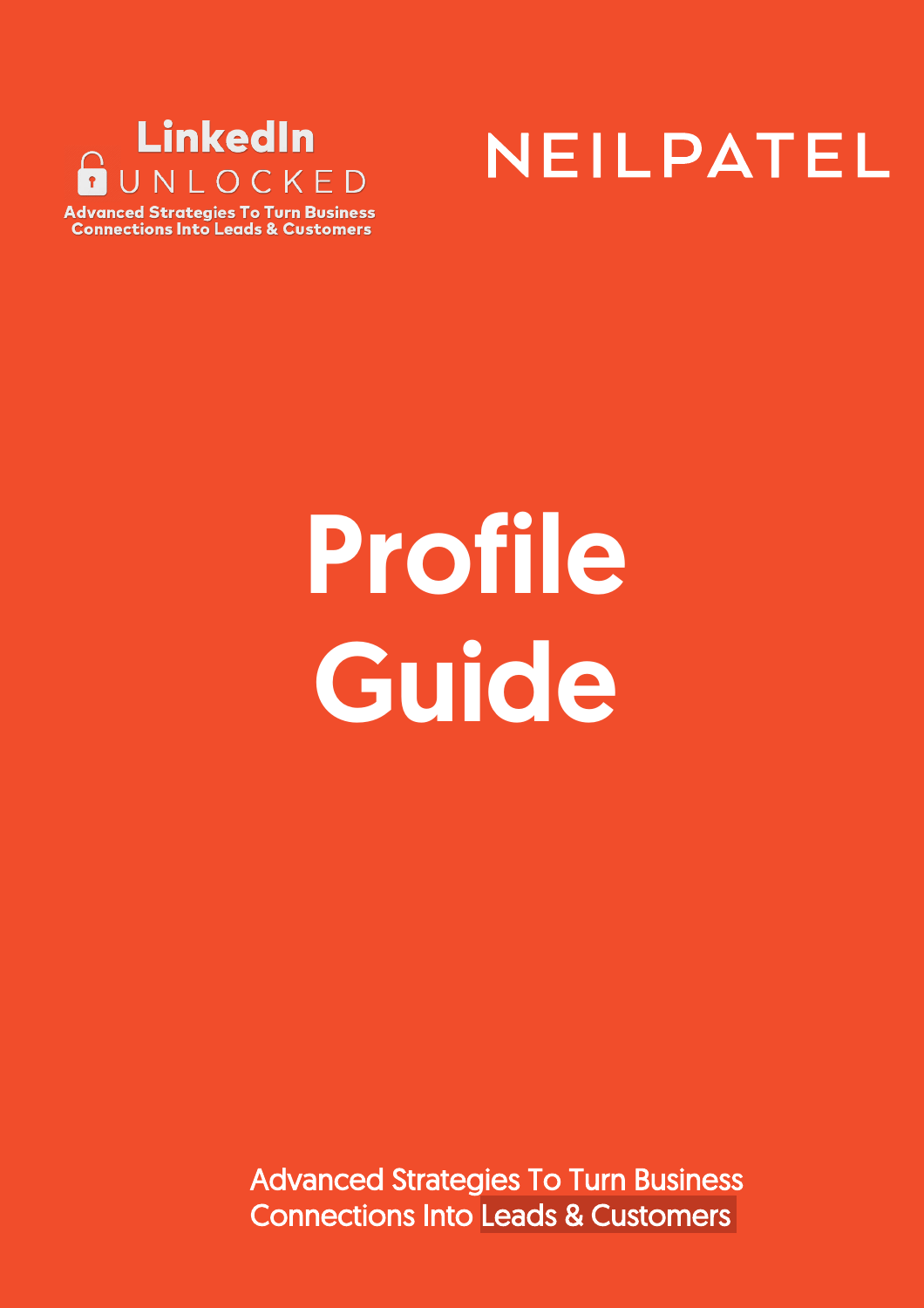

## LinkedIn Profile Guide

#### **Why LinkedIn?**

LinkedIn has over 260 million active users per month and 575+ million users total. Of people who are active on the platform about 40% use it on a daily basis. In the united states alone there are 150+m users alone. However it is important to make an impact since users only stick around for 17 minutes per month. This means people will look at your profile for a brief moment. In this guide we'll tell you exactly how to optimize your profile so you can leave a good impression and expand your brand in a positive manner!

In short if you're not using LinkedIn you're missing a huge chunk of your potential leads.

#### **Profile Picture**

Choose a recent picture that is actually you or your brand. We suggest to take a picture that takes up 60% of the avatar space. Next up you'll have to choose a good expression on your photo itself. If for a brand we suggest to use the branded photo that you use across all your sales channels. Consistency is key.



#### **Cover**

In your cover we are suggesting to solve a pain problem of the customer. For example: People want more traffic, you can turn that into "Want more traffic?"



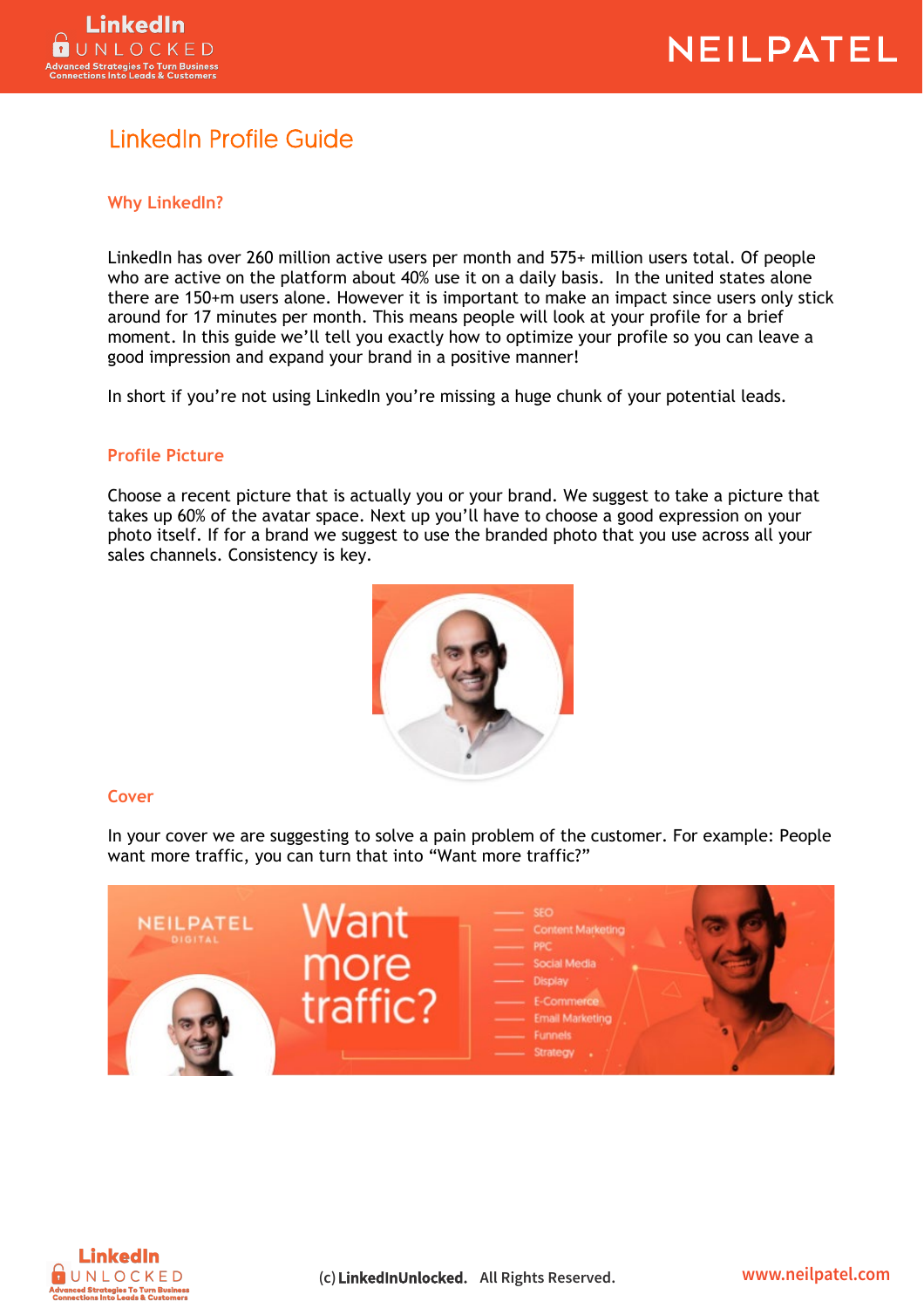#### **Headline text**

There is a 120 character limit on the headline, it's important to include keywords and important information that people should know when visiting your LinkedIn page.

### Neil Patel

Co-Founder at Neil Patel Digital Seattle, Washington · 500+ connections · Contact info

#### **LinkedIn Summary**

When writing your LinkedIn summary you want to be as factual as possible. Use data to back up your results and have a clear call to action. Be as authentic as possible and share your personal interests or your brand mission / what your company does. Make sure that your summary is keyword rich. The character limit is 2000 characters.

| traffic?<br><b>E-Commerce</b><br><b>Email Marketing</b><br><b>Funnels</b><br><b>Strategy</b><br><b>Connect</b><br><b>A</b> Message<br>More                                                                                                                                                                                                                                                                                                                                                                                                                                                                                                                                                                                                                                                                                                                                                                                                                                                                                                                                                                                                                                                                                                                                                                                   |                           |  |
|------------------------------------------------------------------------------------------------------------------------------------------------------------------------------------------------------------------------------------------------------------------------------------------------------------------------------------------------------------------------------------------------------------------------------------------------------------------------------------------------------------------------------------------------------------------------------------------------------------------------------------------------------------------------------------------------------------------------------------------------------------------------------------------------------------------------------------------------------------------------------------------------------------------------------------------------------------------------------------------------------------------------------------------------------------------------------------------------------------------------------------------------------------------------------------------------------------------------------------------------------------------------------------------------------------------------------|---------------------------|--|
| Neil Patel · 3rd                                                                                                                                                                                                                                                                                                                                                                                                                                                                                                                                                                                                                                                                                                                                                                                                                                                                                                                                                                                                                                                                                                                                                                                                                                                                                                             | <b>Neil Patel Digital</b> |  |
| California State University,<br>Co-Founder at Neil Patel Digital<br><b>Fullerton</b><br>Seattle, Washington $\cdot$ 500+ connections $\cdot$ Contact info                                                                                                                                                                                                                                                                                                                                                                                                                                                                                                                                                                                                                                                                                                                                                                                                                                                                                                                                                                                                                                                                                                                                                                    |                           |  |
| About<br>I am a New York Times bestselling author. The Wall Street Journal calls me a top influencer on the web, Forbes<br>says I am one of the top 10 marketers, and Entrepreneur Magazine says I created one of the 100 most brilliant<br>companies. I was recognized as a top 100 entrepreneur under the age of 30 by President Obama and a top 100<br>entrepreneur under the age of 35 by the United Nations.<br>I've helped Amazon, Microsoft, Airbnb, Google, Thomson Reuters, Viacom, NBC, Intuit, Zappos, American<br>Greetings, General Motors, and SalesForce grow through marketing.<br>My marketing blog generates over 3 million visitors per month (51% of them spend money on paid ads), my<br>Marketing School podcast generates over 1 million listens per month, my YouTube channel about marketing has<br>over 20 million views and half a million subscribers, I have 960,000 Facebook fans, and 343,000 Twitter<br>followers.<br>I've spoken at over 310 conferences and companies around the world. From speaking at Facebook and<br>Thomson Reuters to every major growth marketing conference, I'm available and interested in speaking at<br>events worldwide.<br>For speaking opportunities, collaborations, events, and business development, please email Grant Lingel<br>(grant@neilpatel.com). |                           |  |

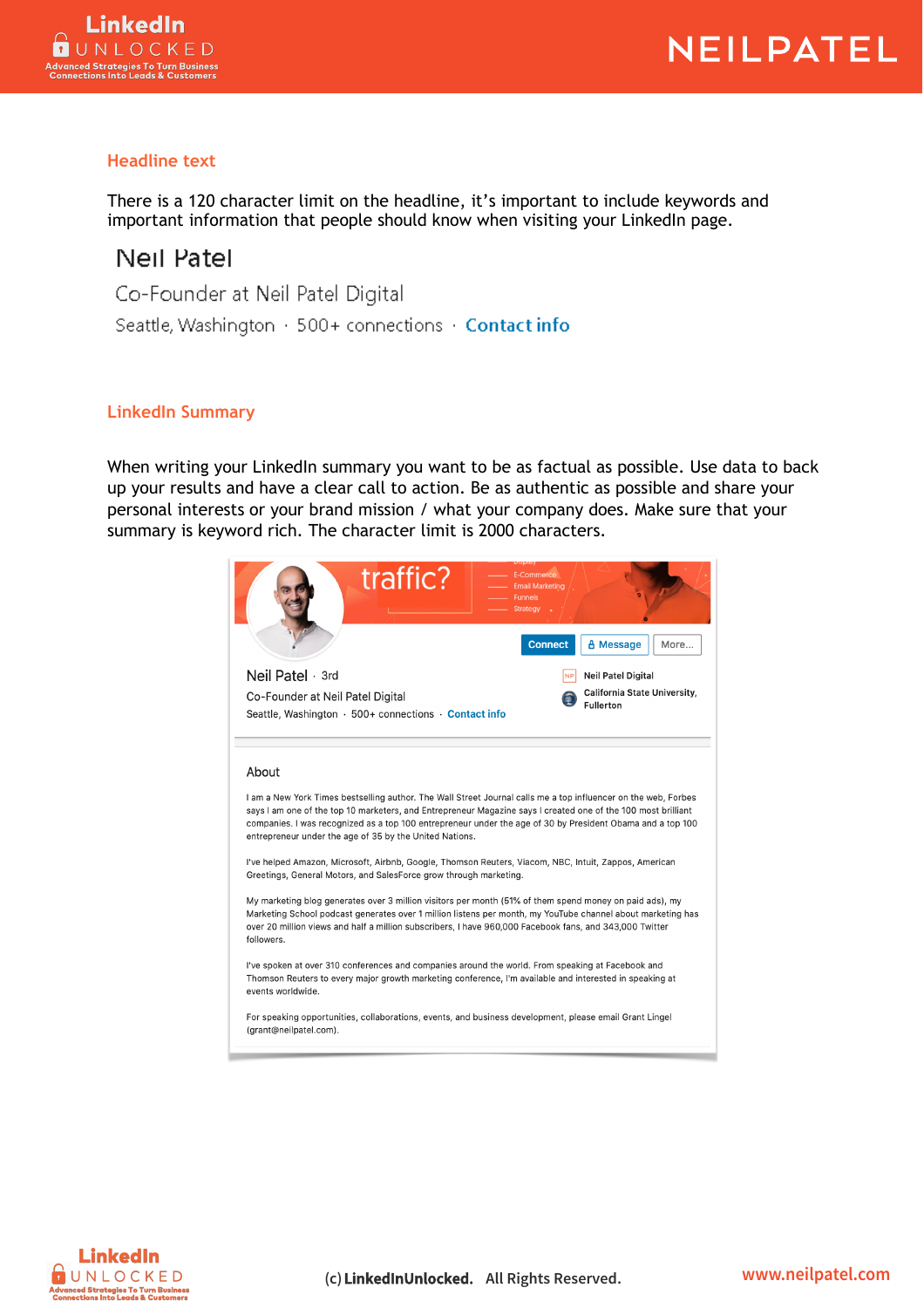

#### **Skills & Endorsements & Recommendations**

We suggest to edit your endorsement section and endorse other people every day. This way you can build connections and get other people to endorse your skills.



Similar to endorsements we also advice you to recommend people and in return you might get recommendations. Make sure your recommendations are from relevant people within the space.

| Received (25) | <b>Recommendations</b><br>Given (15)                                                                                                                                                         |                                                                                                                                                                                                                                                                                                                                                           |
|---------------|----------------------------------------------------------------------------------------------------------------------------------------------------------------------------------------------|-----------------------------------------------------------------------------------------------------------------------------------------------------------------------------------------------------------------------------------------------------------------------------------------------------------------------------------------------------------|
|               | Pramod Yadav<br>Digital Marketing Expert (SEO<br>PPC SMO)<br>February 15, 2019, Neil was senior<br>to Pramod but didn't manage<br>directly                                                   | Neil Patel is an astounding proficient, who brings the majority of the<br>abilities and skill in digital marketing brand the board, content<br>promoting and web-based social networking showcasing.                                                                                                                                                      |
|               | Mario Peshev<br>CEO @ DevriX & Business<br>Advisor @ Growth Shuttle  <br>Scaling WordPress past<br>500MM views<br>December 23, 2018, Mario worked<br>with Neil but at different<br>companies | Neil has been my go-to resource for all sorts of digital marketing,<br>SEO, content strategy, community building, and brand development<br>through free content. His content was absolutely instrumental to my<br>professional growth, scaling my agency from 25 to $40+$ , refining my<br>inbound marketing strategy, and adopting a number of  See more |